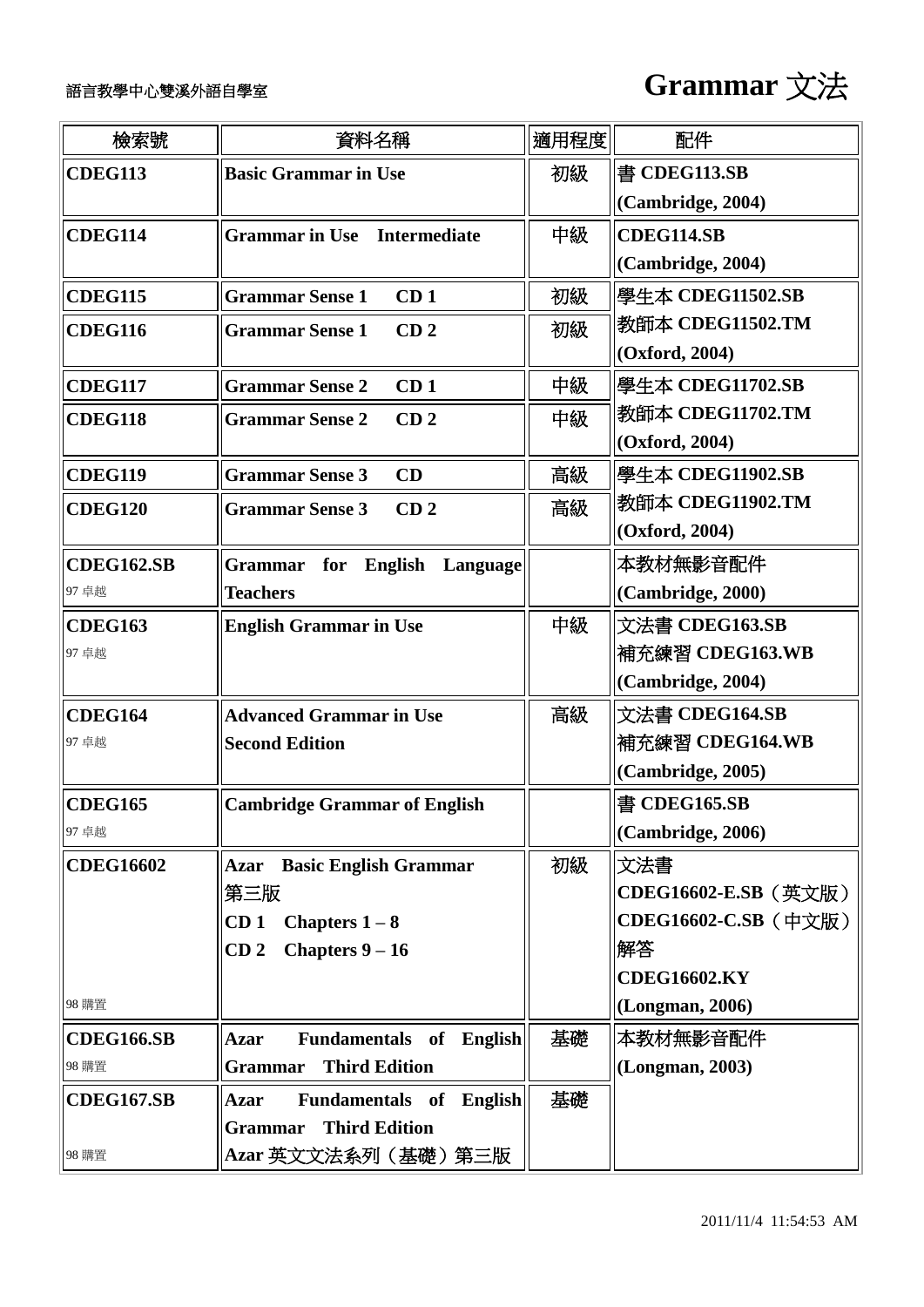| 檢索號               | 資料名稱                                             | 適用程度         | 配件                            |
|-------------------|--------------------------------------------------|--------------|-------------------------------|
| <b>CDEG168.KY</b> | <b>Azar</b><br>Fundamentals of English           | 基礎           | 本教材無影音配件                      |
|                   | <b>Third Edition</b><br><b>Grammar</b>           |              | (Longman, 2003)               |
| 98 購置             | <b>Answer Key</b>                                |              |                               |
| <b>CDEG169.WB</b> | <b>Azar</b><br><b>Fundamentals of English</b>    | 基礎           |                               |
|                   | <b>Third</b><br><b>Edition</b><br><b>Grammar</b> |              |                               |
| 98 購置             | Workbook<br><b>Volume A</b>                      |              |                               |
| CDEG170.WB        | <b>Fundamentals</b> of<br><b>English</b><br>Azar | 基礎           |                               |
|                   | <b>Edition</b><br><b>Third</b><br><b>Grammar</b> |              |                               |
| 98 購置             | <b>Workbook</b><br><b>Volume B</b>               |              |                               |
| <b>CDEG171</b>    | <b>Azar</b><br>Understanding and Using           | 進階           | 文法書                           |
|                   | <b>English Grammar</b> Fourth Edition            |              | CDEG17102-E.SB (英文版)          |
| 98 購置             | CD <sub>1</sub><br>第1-11章                        |              | CDEG17102-C.SB (中文版)          |
| <b>CDEG172</b>    | Understanding and Using<br>Azar                  | 進階           | (Longman, 2009)               |
|                   | <b>English Grammar</b> Fourth Edition            |              |                               |
| 98 購置             | CD 2 第12-20章                                     |              |                               |
| <b>CDEG173.SB</b> | <b>Correct Writing Sixth Edition</b>             |              | 本教材無影音配件                      |
| 98 購置             | 英文文法與寫作                                          |              | (書林,1995)                     |
| <b>CDEG174</b>    | <b>Oxford Practice Grammar</b><br><b>Basic</b>   | 初級           | 書 CDEG174.SB                  |
| 98 購置             | with answers                                     |              | (Oxford, 2006)                |
| <b>CDEG175</b>    | <b>Oxford Practice Grammar</b>                   | 中級           | 書 CDEG175.SB                  |
| 98 購置             | Intermediate with answers                        |              | (Oxford, 2006)                |
| <b>CDEG176</b>    | <b>Oxford Practice Grammar</b>                   | 高級           | 書 CDEG176.SB                  |
| 98 購置             | <b>Advanced</b><br>with answers                  |              | (Oxford, 2006)                |
| <b>CDEG177</b>    | Real<br>English<br>Grammar                       | $A2-B1$      | 書 CDEG177.SB                  |
|                   | Pre-intermediate                                 |              | (Marshall<br><b>Cavendish</b> |
| 98 購置             |                                                  |              | <b>Education</b> , 2006)      |
| <b>CDEG178</b>    | <b>Real</b><br><b>English</b><br><b>Grammar</b>  | <b>B1-B2</b> | 書 CDEG178.SB                  |
|                   | <b>Intermediate</b>                              |              | (Marshall<br><b>Cavendish</b> |
| 98 購置             |                                                  |              | <b>Education</b> , 2006)      |
| <b>CDEG179.SB</b> | 英文文法完全攻略                                         |              | 本教材無影音配件                      |
|                   |                                                  |              | (LiveABC, 2006)               |
| <b>CDEG180.SB</b> | 文法超簡單系列                                          |              | 本教材無影音配件                      |
|                   | 《認識詞類》第一輯                                        |              | (知英文化,2006)                   |
| 97 卓越             | Discovering the parts of Speech (Part 1)         |              |                               |